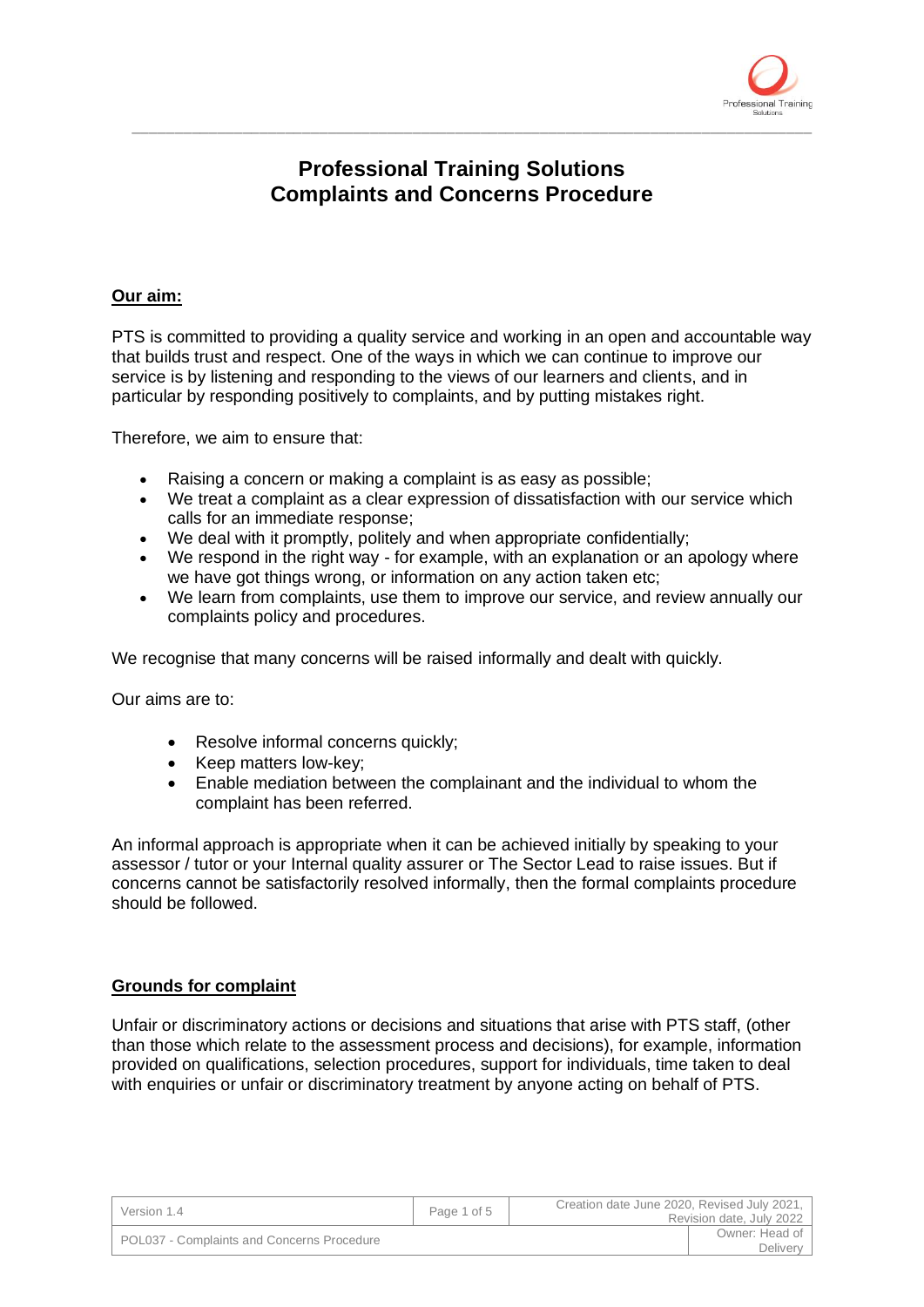

## **Resolution of the Complaint**

#### *Step 1*

The individual who wishes to make the complaint must contact the Head of Delivery and state their complaint. S/he will then record the complaint and request that the person complaining completes a 'complaints form' within five working days.

\_\_\_\_\_\_\_\_\_\_\_\_\_\_\_\_\_\_\_\_\_\_\_\_\_\_\_\_\_\_\_\_\_\_\_\_\_\_\_\_\_\_\_\_\_\_\_\_\_\_\_\_\_\_\_\_\_\_\_\_\_\_\_\_\_\_\_\_\_\_\_\_\_\_\_\_\_\_\_\_

## *Step 2*

On receipt of the written complaint, the Head of Delivery will within five working days, identify the relevant person to deal with the complaint, review the information and make recommendations for its resolution.

The relevant person may be:

- ❑ Internal Quality Assurer / Programme Manager
- ❑ A manager from within the employee's organisation
- ❑ An independent person

The Head of Delivery will then write to the complainant with recommendations for resolving the issue.

#### *Step 3*

If the individual is unhappy with the action taken by the Head of Delivery, s/he can write within 10 working days expressing the concern. The Head of Delivery will make a full report and discuss it with the Directors. S/he will then advise further action or support the initial decision.

If the complaint is against the Head of Delivery, s/he will submit the complaint and the action taken to the Directors who will deal with it. This may include involving an independent person to help resolve the issue or referring the matter to the appropriate awarding body.

## *Step 4*

If the complainant is still dissatisfied with the action taken, s/he can request that the complaint be submitted for the agenda of the next Directors meeting. If the time of the next meeting is more than three months from the initial date of the complaint, a special meeting will be convened to discuss the complaint. The meeting will take account of all previous action taken. The decision taken by the Directors will be final.

It is worth noting that the complaint may be the responsibility of another organisation, it can agree to refer the matter for resolution. For examples where the difficulty raises concerns about:

- 1. The National Standards and the delivery of the qualification, these can be referred to the Awarding Organisation
- 2. Manner and level of support for the qualification within a member organisation can be referred to that organisation in relation to their signed partnership agreement
- 3. The conduct of the Head of Delivery these can be referred to Director Jackie Denyer to resolve.

| Version 1.4                                | Page 2 of 5 | Creation date June 2020, Revised July 2021,<br>Revision date, July 2022 |
|--------------------------------------------|-------------|-------------------------------------------------------------------------|
| POL037 - Complaints and Concerns Procedure |             | Owner: Head of<br><b>Delivery</b>                                       |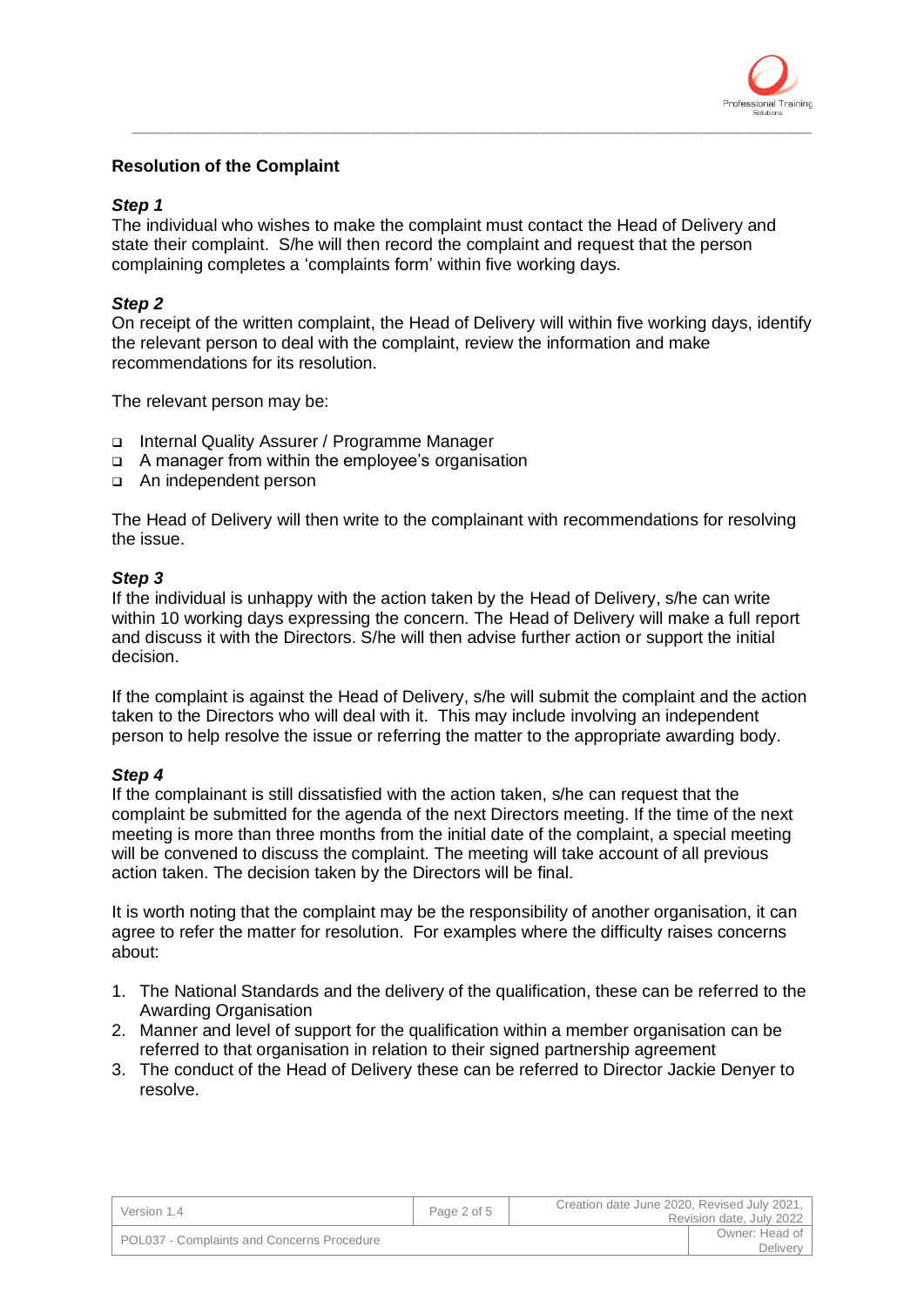

## **Recording and Monitoring**

The Head of Delivery keeps a complaint spreadsheet in which all complaints and actions taken are recorded. This will be shared with the External Verifiers as part of the regular monitoring process. The Directors as part of the process of review and evaluation will also consider complaints in the wider context. Outcome of this discussion may result in changes to policies and procedures.

\_\_\_\_\_\_\_\_\_\_\_\_\_\_\_\_\_\_\_\_\_\_\_\_\_\_\_\_\_\_\_\_\_\_\_\_\_\_\_\_\_\_\_\_\_\_\_\_\_\_\_\_\_\_\_\_\_\_\_\_\_\_\_\_\_\_\_\_\_\_\_\_\_\_\_\_\_\_\_\_

Complainants may also refer complaints to the Awarding Organisation they are registered with for their qualification, CMI / NCFE / ILM/ OCR, ESFA and their complaints procedures if they remain unsatisfied with the outcome of any complaint once all internal procedures have been followed.

Please raise your concern as an ILM learner by emailing customer@i-lm.com and putting complaint in the title of your email.

**If you have any queries about the contents of this procedure, please contact the Head of Delivery directly on 01252 712945 ext 605 or email [j.makarewicz@protrain](mailto:j.makarewicz@protrain-solutions.co.uk)[solutions.co.uk](mailto:j.makarewicz@protrain-solutions.co.uk)**

| Version 1.4                                | Page 3 of 5 | Creation date June 2020, Revised July 2021,<br>Revision date, July 2022 |
|--------------------------------------------|-------------|-------------------------------------------------------------------------|
| POL037 - Complaints and Concerns Procedure |             | Owner: Head of<br>Delivery                                              |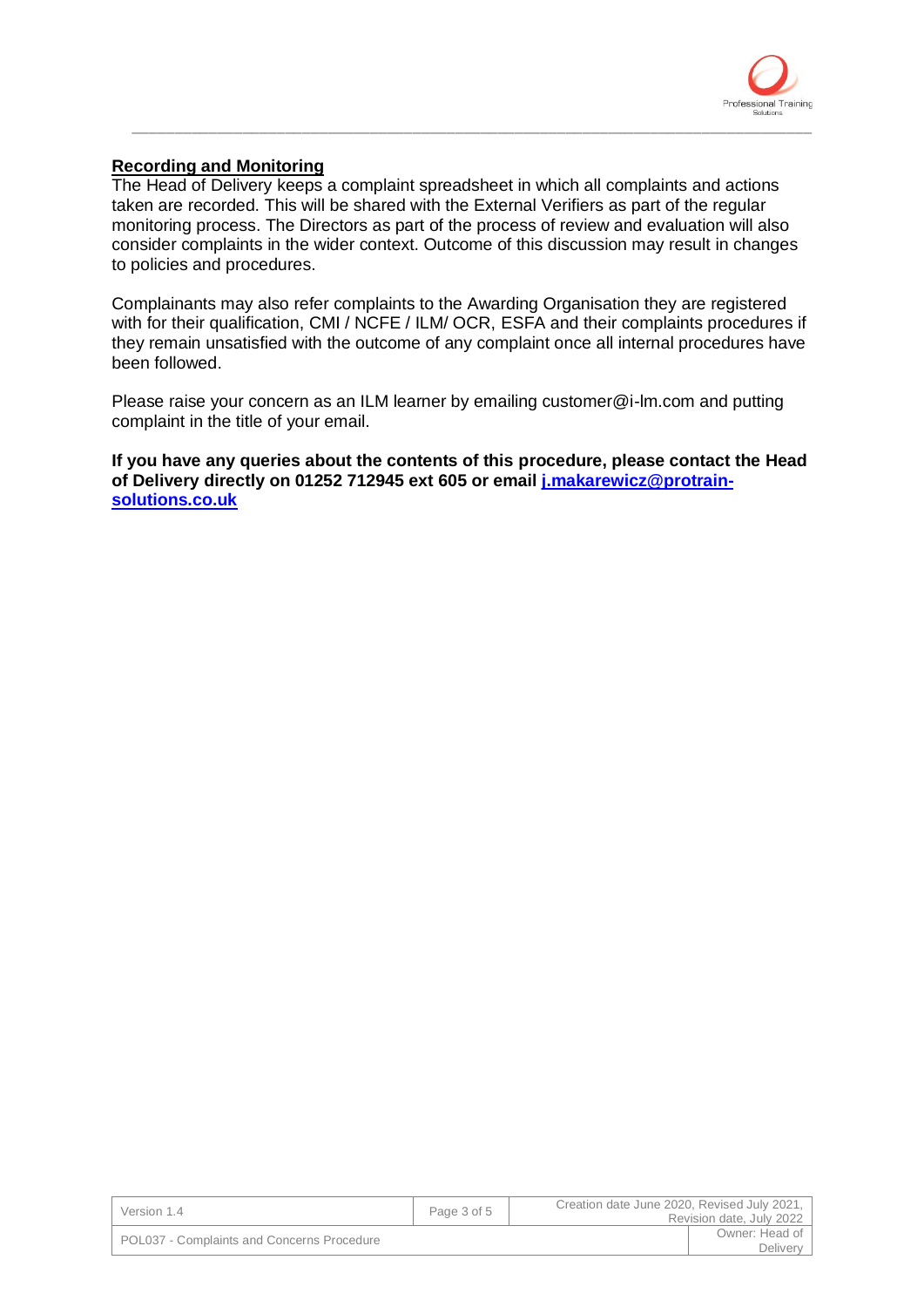

## **PTS Complaints Record Form**

| <b>Complainant Name:</b>    |
|-----------------------------|
|                             |
| <b>Address:</b>             |
|                             |
|                             |
| <b>Telephone Number:</b>    |
|                             |
| <b>Nature of Complaint:</b> |
|                             |
|                             |
|                             |
|                             |
|                             |
|                             |
|                             |
|                             |
|                             |
|                             |
| Office use only             |
|                             |
|                             |
|                             |
|                             |

| Version 1.4                                | Page 4 of 5 | Creation date June 2020, Revised July 2021,<br>Revision date, July 2022 |  |
|--------------------------------------------|-------------|-------------------------------------------------------------------------|--|
| POL037 - Complaints and Concerns Procedure |             | Owner: Head of<br>Delivery                                              |  |